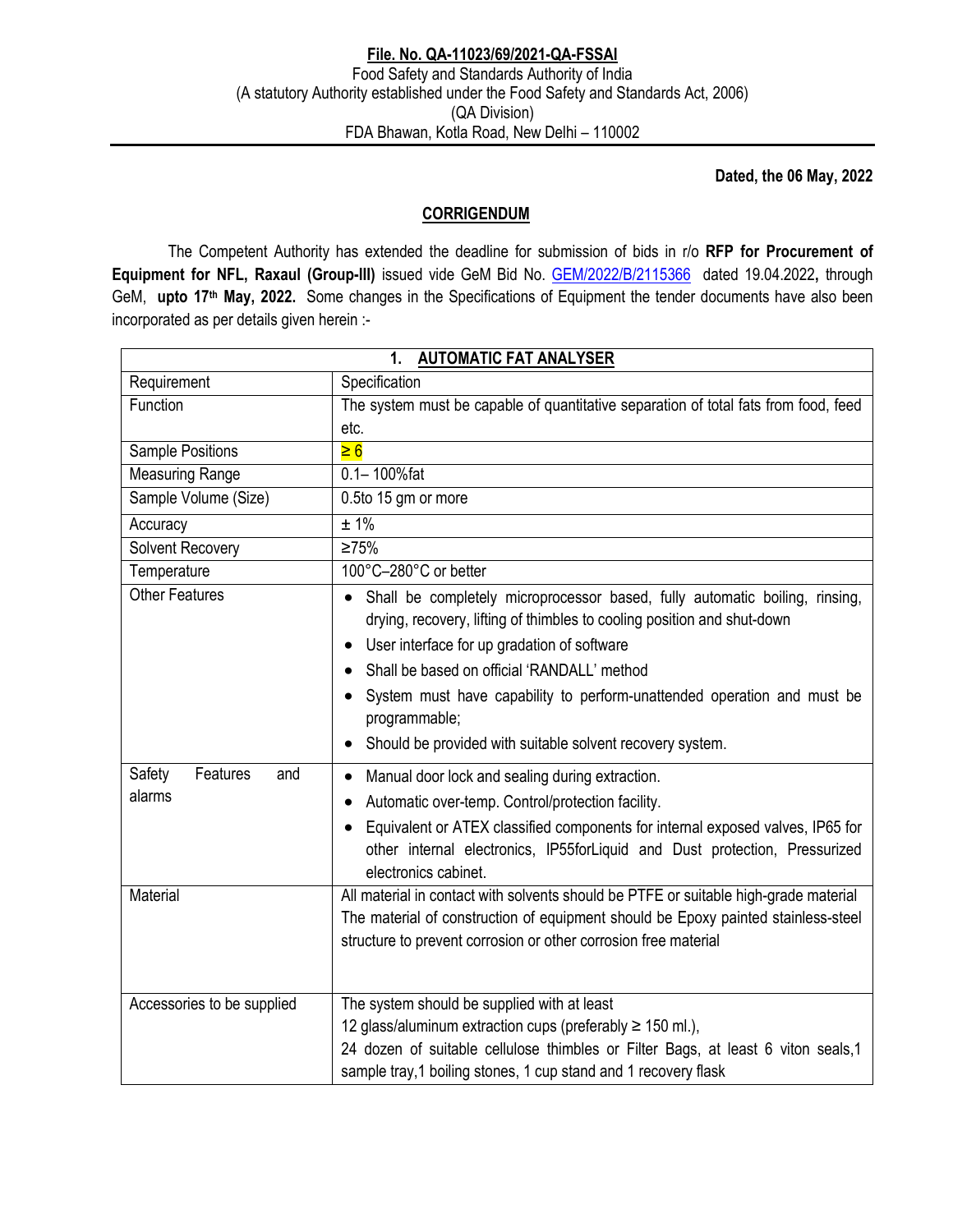| <b>UPS</b>                 | Suitable UPS (5 KVA) with 60 mins backup power                                       |  |  |  |  |  |  |  |
|----------------------------|--------------------------------------------------------------------------------------|--|--|--|--|--|--|--|
|                            |                                                                                      |  |  |  |  |  |  |  |
| Operating manuals, service | Should provide:-                                                                     |  |  |  |  |  |  |  |
| manuals, other manuals     | User, technical and maintenance manuals in English language List of procedures       |  |  |  |  |  |  |  |
|                            | required for local calibration and routine maintenance service and operation         |  |  |  |  |  |  |  |
|                            | manuals to be provided Advanced maintenance tasks documentation, if any.             |  |  |  |  |  |  |  |
| Supplier/ Manufacturer     | Should be FDA/CE/BIS/ISO approved product.                                           |  |  |  |  |  |  |  |
|                            | Electrical safety conforms to the standards for electrical safety IEC 60601-         |  |  |  |  |  |  |  |
|                            | General requirements (or equivalent IS/ International Standard)                      |  |  |  |  |  |  |  |
|                            | Suppliers must submit a copy of catalogue showing technical specifications.          |  |  |  |  |  |  |  |
|                            |                                                                                      |  |  |  |  |  |  |  |
| Warranty                   | Minimum three years comprehensive onsite warranty with one Preventive                |  |  |  |  |  |  |  |
|                            | Maintenance and equipment calibration from the date of installation and              |  |  |  |  |  |  |  |
|                            | commissioning every year. Warranty to be provided by OEM/Manufacturer.               |  |  |  |  |  |  |  |
| IQ/PQ/OQ                   | On site IQ, OQ of instrument along with document to be provided & supplier to assist |  |  |  |  |  |  |  |
|                            | till satisfactory PQ of instrument                                                   |  |  |  |  |  |  |  |

| <b>AUTOMATIC FIBRE ANALYZER</b><br>2.                |                                                                                                                                                                                                                                                                                                                                                                    |  |  |  |  |  |  |
|------------------------------------------------------|--------------------------------------------------------------------------------------------------------------------------------------------------------------------------------------------------------------------------------------------------------------------------------------------------------------------------------------------------------------------|--|--|--|--|--|--|
| Requirement                                          | Specification                                                                                                                                                                                                                                                                                                                                                      |  |  |  |  |  |  |
| Description of function                              | • The system must be closed and microprocessor controlled, capable of<br>performing all operations, extraction, rinsing & filtration of samples for<br>analysis of crude fiber, acid detergent fiber, neutral detergent fiber, etc.<br>• Should have agitate/heat Switch & temperature/timer/clock controller for<br>process parameter input and results read out. |  |  |  |  |  |  |
|                                                      | • System should be based on either crucibles or filter bag technology                                                                                                                                                                                                                                                                                              |  |  |  |  |  |  |
| Analysis of sample                                   | Should have possibility of analyzing 6 samples at a time                                                                                                                                                                                                                                                                                                           |  |  |  |  |  |  |
| Sample size                                          | ≤ 1 gm                                                                                                                                                                                                                                                                                                                                                             |  |  |  |  |  |  |
| Measuring range                                      | 0.1 to 100%                                                                                                                                                                                                                                                                                                                                                        |  |  |  |  |  |  |
| Reproducibility                                      | ±1 % relative at 5%-30 % fiber level or better                                                                                                                                                                                                                                                                                                                     |  |  |  |  |  |  |
| Accessories to be supplied                           | In case of crucible-based system, the following accessories must be<br>$\bullet$<br>essentially quoted or<br>Cold extractor<br>$a_{-}$<br>b. 24 Crucibles of P2 porosity<br>Crucible stand for 6/12 crucibles<br>$c_{-}$<br>d.<br>2 crucible holders<br>2 nos.each of acid tank, alkali tank, NDS tank, ADS tank<br>e.                                             |  |  |  |  |  |  |
| <b>UPS</b>                                           | Suitable UPS (5 KVA) with 60 mins backup power                                                                                                                                                                                                                                                                                                                     |  |  |  |  |  |  |
| Operating manuals, service<br>manuals, other manuals | Should provide:-<br>User, technical and maintenance manuals in English language List of<br>procedures required for local calibration and routine maintenance service and<br>operation manuals to be provided Advanced maintenance tasks documentation,<br>if any.                                                                                                  |  |  |  |  |  |  |
| Supplier/ Manufacturer                               | Should be FDA/CE/BIS/ISO approved product.<br>$\bullet$<br>Electrical safety conforms to the standards for electrical safety IEC 60601-<br>$\bullet$                                                                                                                                                                                                               |  |  |  |  |  |  |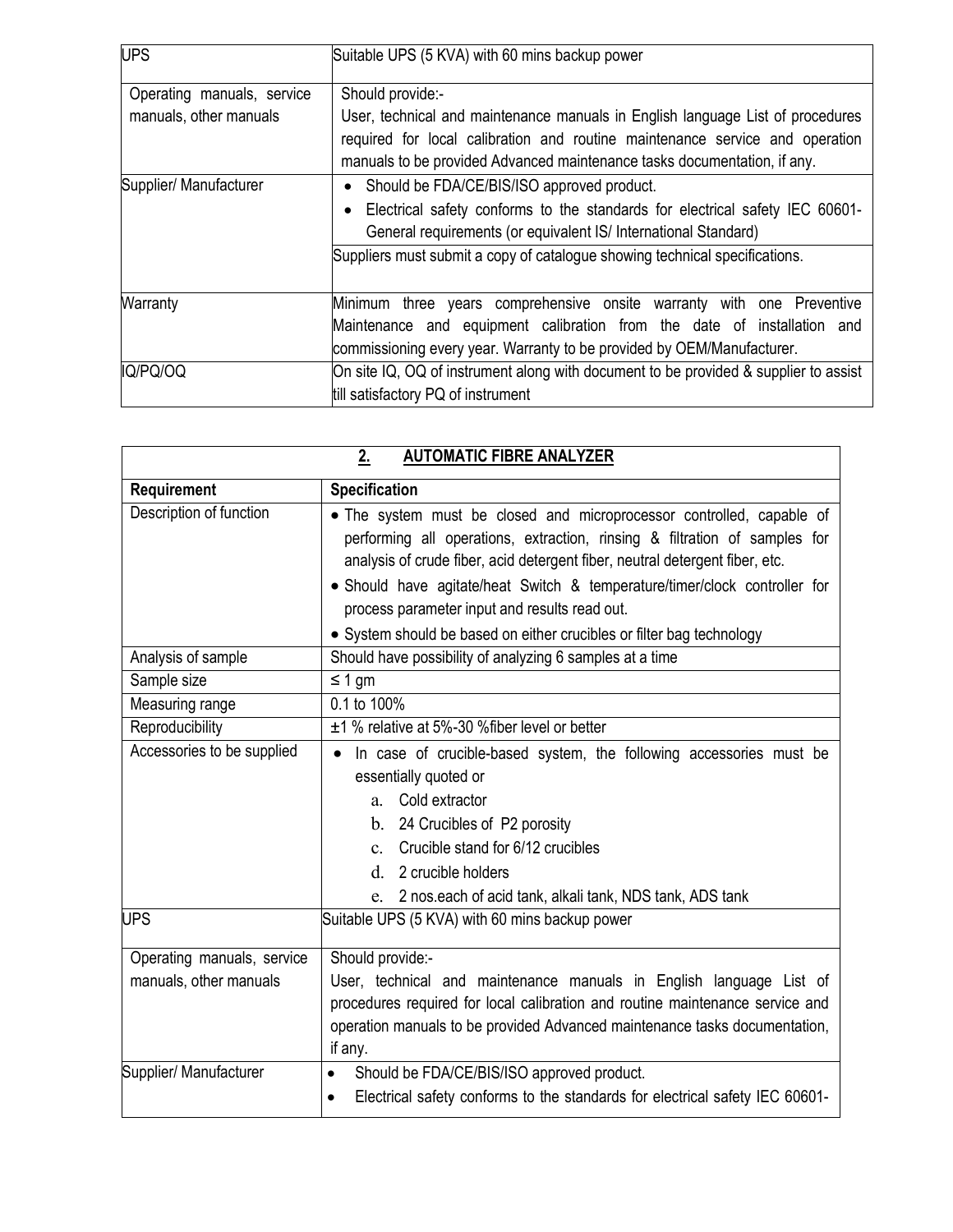|          | General requirements (or equivalent IS / International Standard)                                                                                                                                                           |  |  |  |  |  |  |  |
|----------|----------------------------------------------------------------------------------------------------------------------------------------------------------------------------------------------------------------------------|--|--|--|--|--|--|--|
|          | technical<br>suppliers must submit a copy of catalogue showing<br>All<br>specifications.                                                                                                                                   |  |  |  |  |  |  |  |
| Warranty | Minimum three years comprehensive onsite warranty with one Preventive<br>Maintenance and equipment calibration from the date of installation and<br>commissioning every year. Warranty to be provided by OEM/Manufacturer. |  |  |  |  |  |  |  |
| IQ/PQ/OQ | On site IQ, OQ of instrument along with document to be provided & supplier<br>to assist till satisfactory PQ of instrument                                                                                                 |  |  |  |  |  |  |  |

|                                                                  | <b>AUTOMATIC PROTEIN ANALYSER</b><br>3 <sub>1</sub>                                                                                                                                                                                                                                                                                                                                                                                                                                                                                                                                                                |  |  |  |  |  |  |
|------------------------------------------------------------------|--------------------------------------------------------------------------------------------------------------------------------------------------------------------------------------------------------------------------------------------------------------------------------------------------------------------------------------------------------------------------------------------------------------------------------------------------------------------------------------------------------------------------------------------------------------------------------------------------------------------|--|--|--|--|--|--|
| together.                                                        | Application: Kjeldhal method is used to determine organic nitrogen and protein contents in food samples.<br>Automatic Kjeldhal protein analyzers are space saving and have distillation and digestion units combined                                                                                                                                                                                                                                                                                                                                                                                               |  |  |  |  |  |  |
| Specification                                                    | Requirement                                                                                                                                                                                                                                                                                                                                                                                                                                                                                                                                                                                                        |  |  |  |  |  |  |
| Digestion<br>and<br>distillation unit                            | Should be combined unit with all units from the same manufacturer and consist of<br>Digestion unit, Distillation unit, Scrubber and Auto titrator                                                                                                                                                                                                                                                                                                                                                                                                                                                                  |  |  |  |  |  |  |
| Digester                                                         | Tube holding capacity: $\geq 6$<br>$\bullet$<br>Temperature: ambient to 450°C<br>Temperature Stability: + 1°C<br>$\bullet$<br>Digestion Time range: 1 - 999 minutes or more<br>Should have programmable time & temperature ramping and audible alarms.                                                                                                                                                                                                                                                                                                                                                             |  |  |  |  |  |  |
| Accessories for<br>digester                                      | Exhaust unit,<br>$\bullet$<br>Rack, stand, lid,<br>40 nos. of digestion tubes $\geq$ 250 ml.<br>and all other required accessories for standalone operation of the digester                                                                                                                                                                                                                                                                                                                                                                                                                                        |  |  |  |  |  |  |
| Scrubber system                                                  | i.<br>The material of construction of the scrubber should be of high endurance<br>materials like borosilicate glass or high-quality stainless steel. Auto Start from<br>Digestion system<br>ii.<br>Cleaning shall include condensation, neutralization, adsorption and redox<br>reactions to maintain efficiency of the equipment<br>Suction should be regulated/ adjustable to achieve efficient digestion.<br>iii.<br>All supplied reagent containers must be $\geq 2$ L. capacities and must be made<br>iv.<br>of high-quality borosilicate glass.<br>Scrubber should not be affected by the water supply<br>V. |  |  |  |  |  |  |
| Automated<br><b>Distillation</b><br>and<br><b>Titration Unit</b> | Should be completely programmable for all controls like cooling water, dilution<br>1.<br>water, sodium hydroxide, receiver solution automatic calculation, automatic<br>emptying of tube, titration vessel, etc.<br>2.<br>Should have built-in colorimetric /Potentiometric titration system and allow use                                                                                                                                                                                                                                                                                                         |  |  |  |  |  |  |

of a wide range of indicators.

## **3. AUTOMATIC PROTEIN ANALYSER**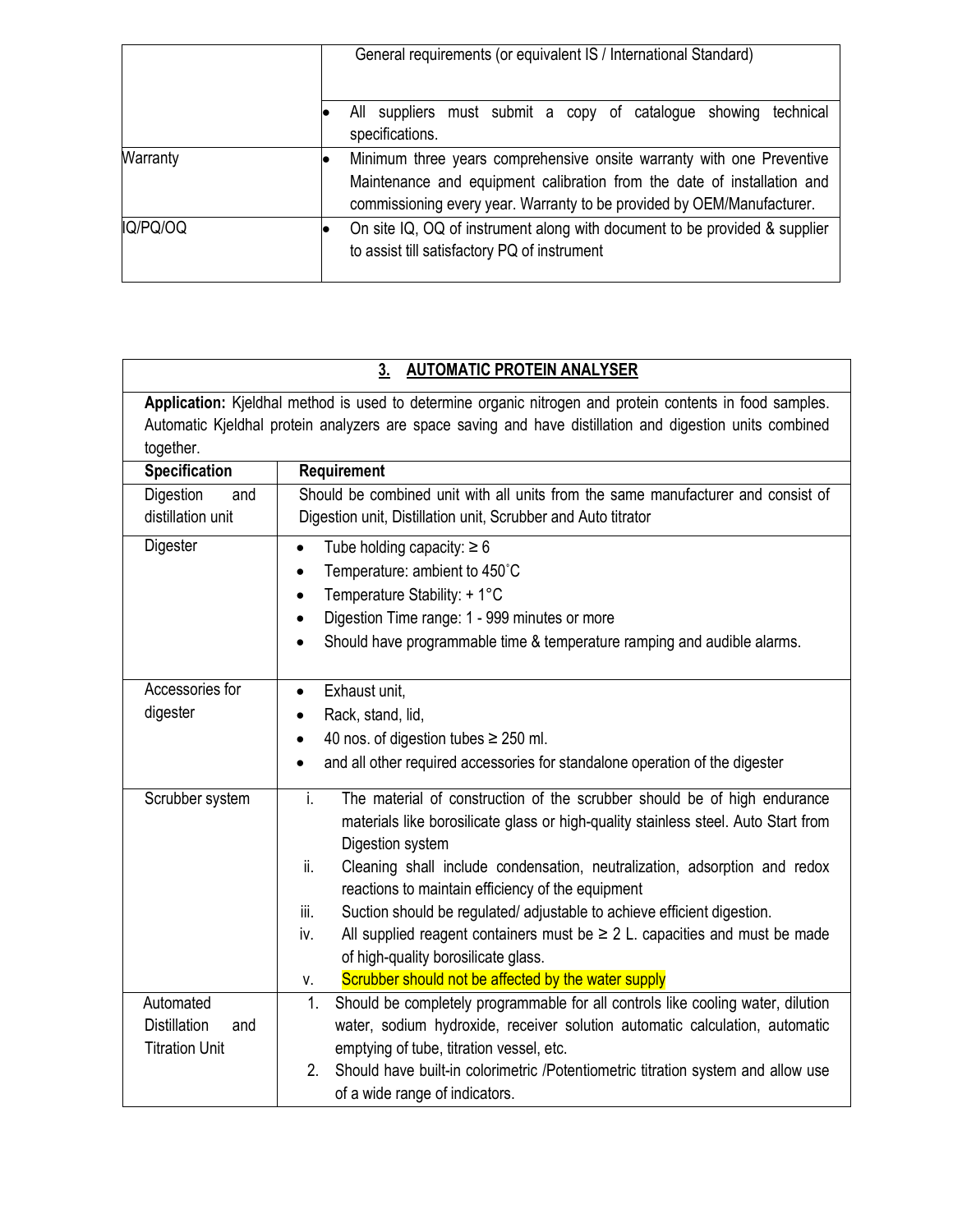|                      | Should have possibility for bypassing automatic titration system to allow<br>3.                   |  |  |  |  |  |  |
|----------------------|---------------------------------------------------------------------------------------------------|--|--|--|--|--|--|
|                      | manual titration                                                                                  |  |  |  |  |  |  |
|                      | Should have ≥ 7" color touch screen LED/LCD/VFD display<br>4.                                     |  |  |  |  |  |  |
|                      | Nitrogen measurement range: 0.1 - 200 mg or more<br>5.                                            |  |  |  |  |  |  |
|                      | Recovery: $\geq 99.5\%$ .<br>6.                                                                   |  |  |  |  |  |  |
|                      | Should be provided with burette having $\geq$ 30 ml volume and<br>7.                              |  |  |  |  |  |  |
|                      | must have possibility of automatic refilling during analysis                                      |  |  |  |  |  |  |
|                      | Minimum dispensing volume: 2 - 3 µl                                                               |  |  |  |  |  |  |
|                      | 8. Reproducibility: 01% of RSD                                                                    |  |  |  |  |  |  |
|                      | 9. Automatic waste removal via tube drainage after distillation                                   |  |  |  |  |  |  |
|                      | 10. The system should be able to store the recorded data and must have facility for               |  |  |  |  |  |  |
|                      | downloading the same using an USB port or through Wi-Fi or connectivity for<br><b>LIMS</b>        |  |  |  |  |  |  |
|                      | 11. Additionally, it should be possible for transferring weights and retrieving data              |  |  |  |  |  |  |
|                      | using suitable software which is compliant to traceability.                                       |  |  |  |  |  |  |
|                      | 12.<br>The system should have safety sensors and audible warning systems                          |  |  |  |  |  |  |
|                      | 13. Should be provided with exchangeable splash head to reduce carry-over effects                 |  |  |  |  |  |  |
|                      | 14. The system should be provided with suitable password protection to prevent                    |  |  |  |  |  |  |
|                      | tampering of programmes and data.                                                                 |  |  |  |  |  |  |
|                      | 15. The system must be compliant to ISO 17025:2017                                                |  |  |  |  |  |  |
|                      | 16. The system shall have the possibility to track performance of the system and                  |  |  |  |  |  |  |
|                      | warns if analysis results changes over time. It is desirable to have component                    |  |  |  |  |  |  |
|                      | traceability feature in the system for effective maintenance of the system.                       |  |  |  |  |  |  |
|                      | 17. The instrument shall be delivered with a Verification Test document that                      |  |  |  |  |  |  |
|                      | certifies that instrument has been performance tested in factory (confirming                      |  |  |  |  |  |  |
|                      | analysis performance).                                                                            |  |  |  |  |  |  |
|                      | 18. The systems should be supplied with Kjeltabs (5000 nos.) or equivalent, 4                     |  |  |  |  |  |  |
|                      | tanks of $\geq 20$ L along with level sensors for each of them                                    |  |  |  |  |  |  |
| <b>Spares</b><br>and | All chemicals and reagents for 200 runs                                                           |  |  |  |  |  |  |
| Accessories          |                                                                                                   |  |  |  |  |  |  |
| <b>UPS</b>           | Suitable UPS (5 KVA) with 60 mins backup power                                                    |  |  |  |  |  |  |
| Reference standard   | Certified Ammonium sulfate (100g)                                                                 |  |  |  |  |  |  |
| Operating manuals,   | Should provide: -                                                                                 |  |  |  |  |  |  |
| service<br>manuals,  | User, technical and maintenance manuals in English language<br>$\bullet$                          |  |  |  |  |  |  |
| other manuals        | List of equipment and procedures required for local calibration and routine                       |  |  |  |  |  |  |
|                      | maintenance                                                                                       |  |  |  |  |  |  |
|                      | Service and operation manuals to be provided Advanced maintenance tasks<br>documentation, if any. |  |  |  |  |  |  |
| Supplier/            | Should be FDA/CE/BIS/ISO approved product.                                                        |  |  |  |  |  |  |
| Manufacturer         | Electrical safety conforms to the standards for electrical safety IEC 60601-                      |  |  |  |  |  |  |
|                      | General requirements (or equivalent IS or International Standard)                                 |  |  |  |  |  |  |
|                      | All suppliers must submit a copy of catalogue showing technical specifications.                   |  |  |  |  |  |  |
|                      |                                                                                                   |  |  |  |  |  |  |
|                      |                                                                                                   |  |  |  |  |  |  |